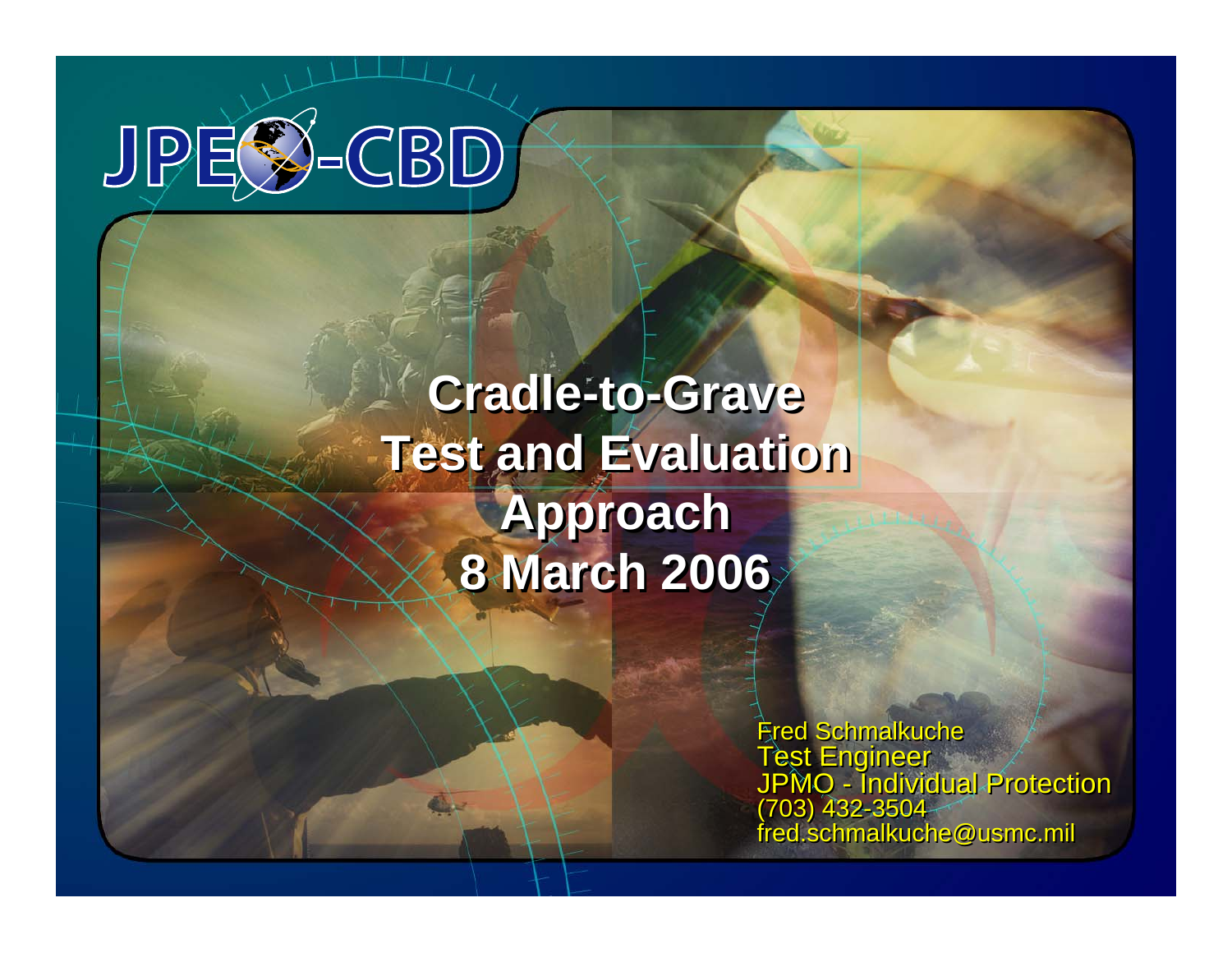## **Overview**

**Approach**

•

JPE<sup>2</sup>-CBD

- **Revolutionary not Evolutionary**
- –**Early Involvement**
- –**Empowerment**
- • **Process Activities**
	- **Training**
	- **Test Resources Support**
	- **JEAP Liaison**
	- **Validation**
- **Test Activities**
	- **Test Architecture**
	- –**Next Generation Tools**



**2**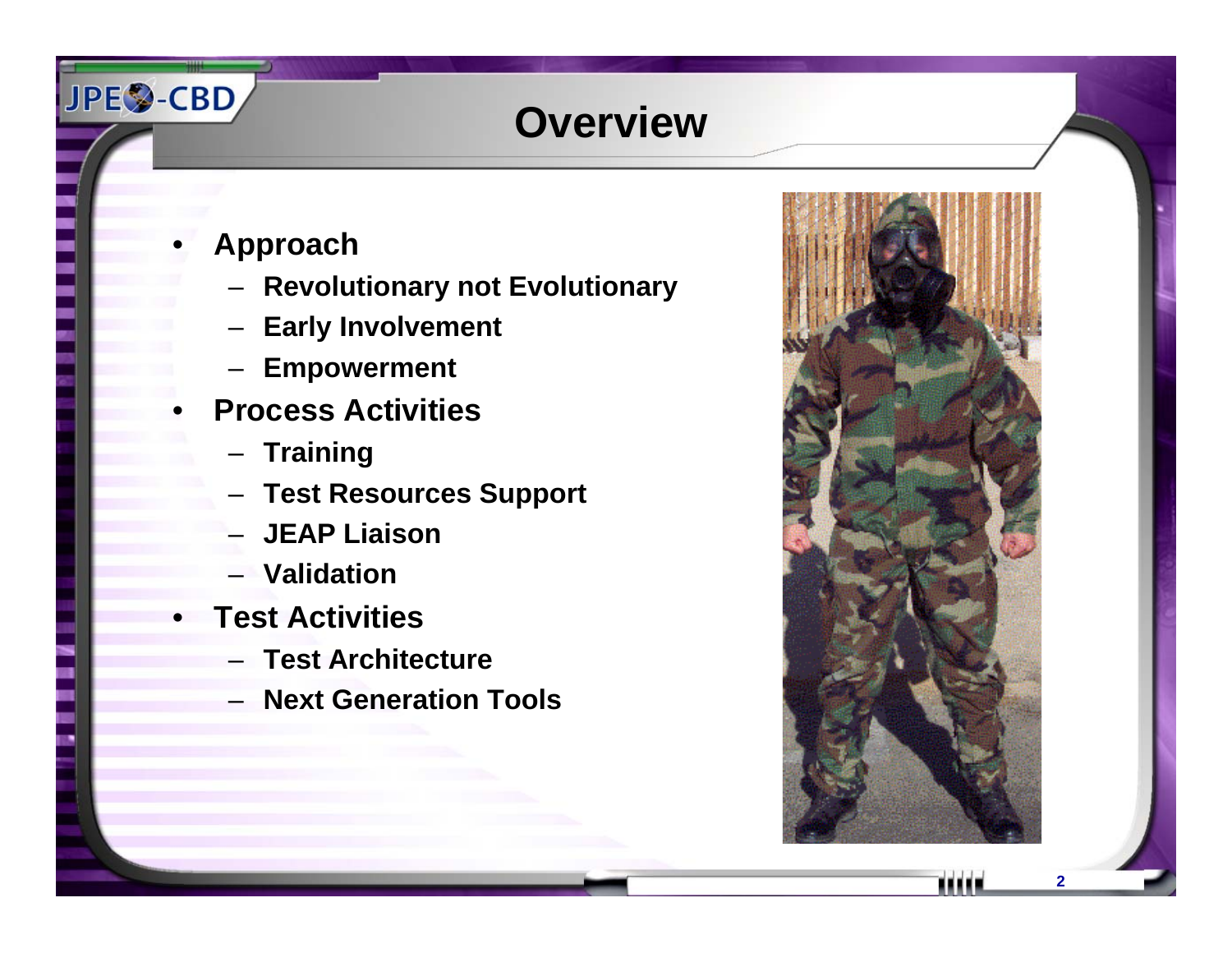# **Revolutionary vs Evolutionary**

- **JPMO-IP looking tow ard the future**
- **Engineering (S&T) w orking in unison with T&E to locate the next generation ensembles**
	- •**Dedicated CAPO at DTRA**
	- **Thrust Manager assigned to and w orking in the JPM-IP Office**
	- **Technology Transition Agreements**
- **New Technologies**
	- •**Academia**
	- •**Industry**

**JPE<sup>2</sup>-CBD** 

•**Government**



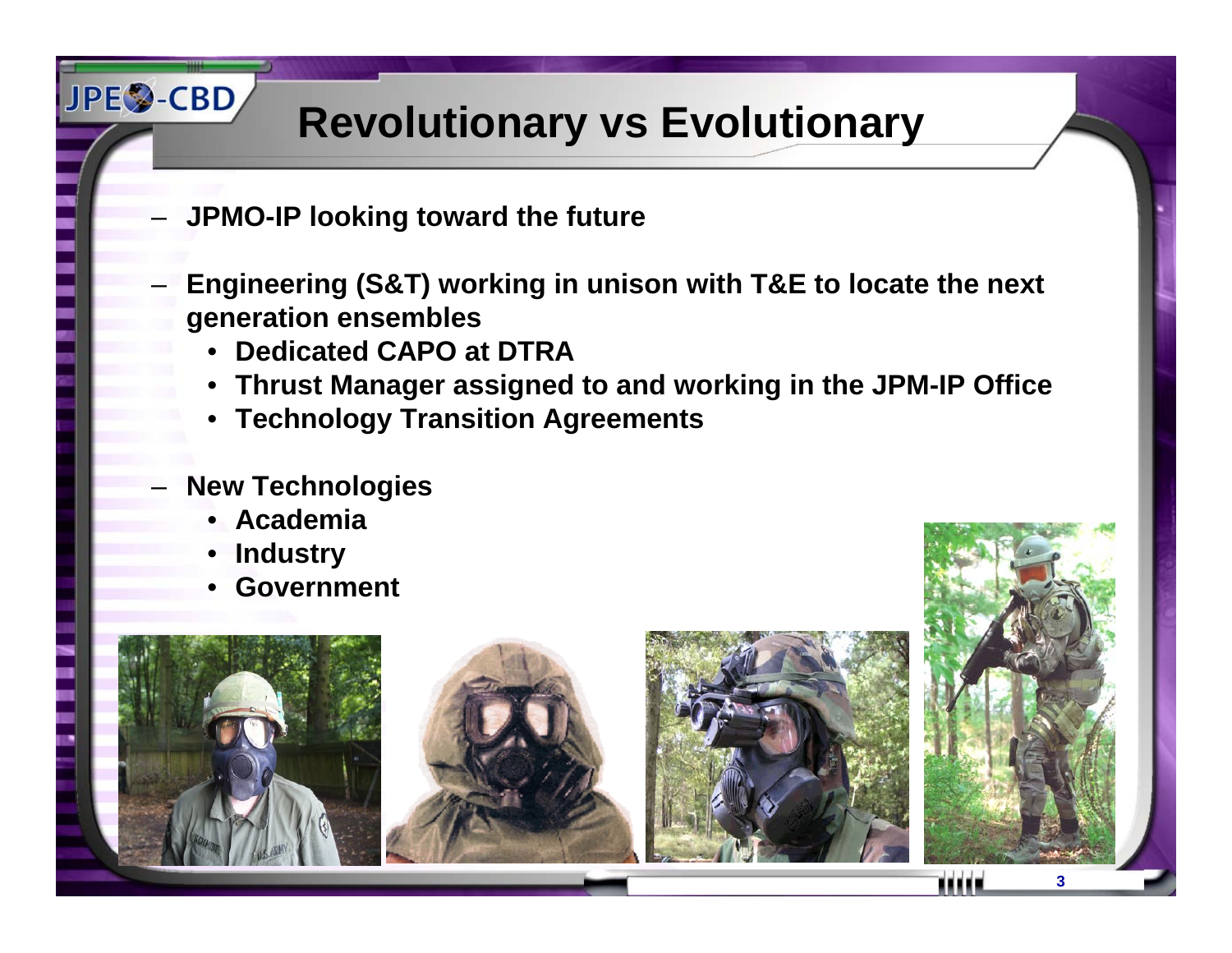#### **Early Involvement**

•**Requirements**

**JPES-CBD** 

- **Must invol v e all stakeholders; Joint Requirements Office, Combat Developers, OTA'S, Material Developers, DOT&E (if applicable)**
- – $-$  Must be Testable, Measurable, Achievable, Meet the needs of **the Warfighter**
- **Common Mistakes**
	- **Tie new technology to old**
	- **Don't take adv antage of emerging technology because it does not match existing OMS/MP and C O E**
- **Examples**
	- **JSMLT: System failed all 3 KPPs but identified 95.5 % of faulty Masks in the field**

**4**

ш

• **JB2GU: 480 hour wear requirement**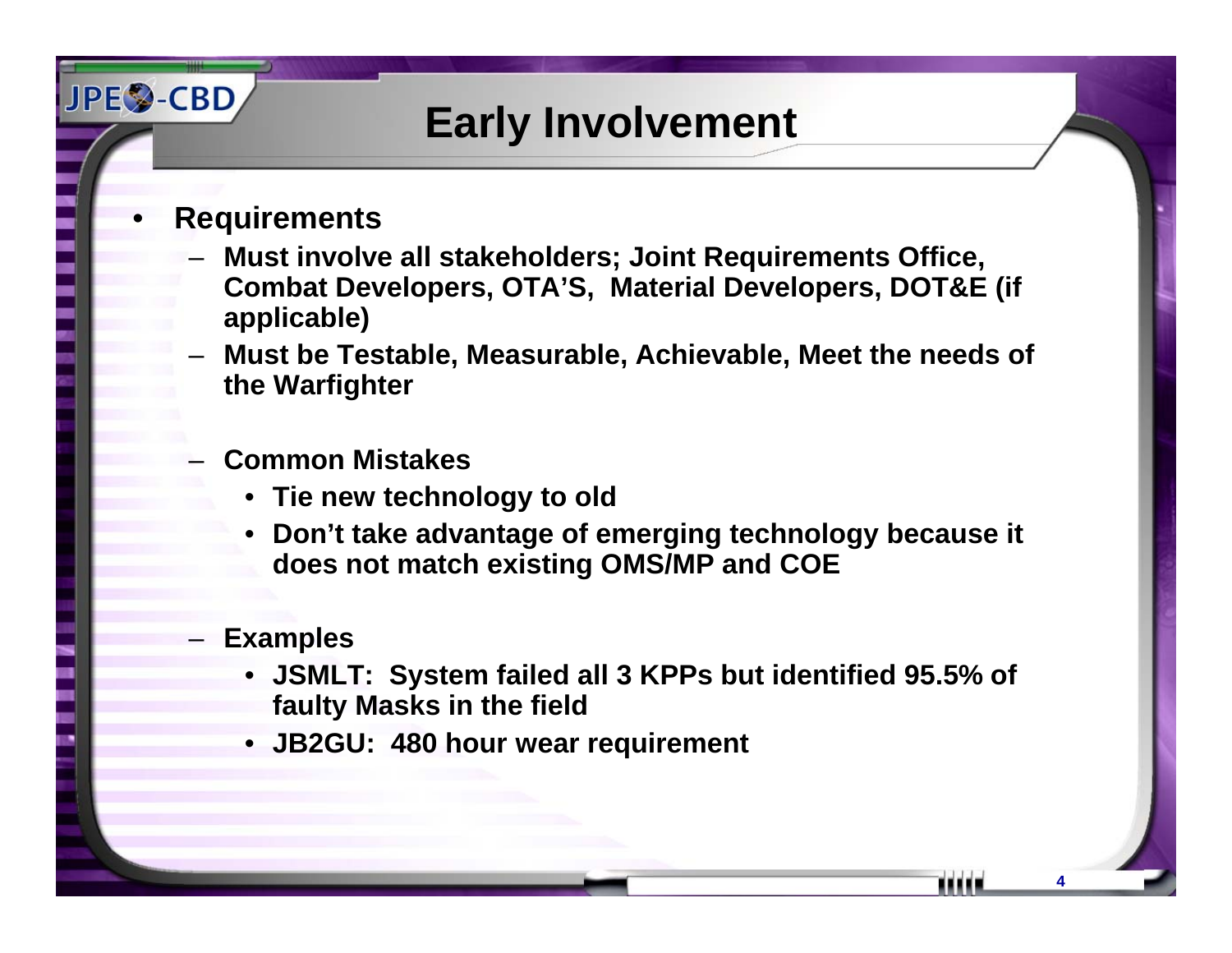## **Early Involvement**

**T&E Strategy**

•

**JPES-CBD** 

- **Develop T&E Strategy during Concept Refinement phase**
- **Establish T&E WIPT as soon as material need is identified (before acquisition acti vities begin.)**
- – **Manage T&E Process "end to end" ensuring test, methodology, and M&S efforts fully assess the system.**

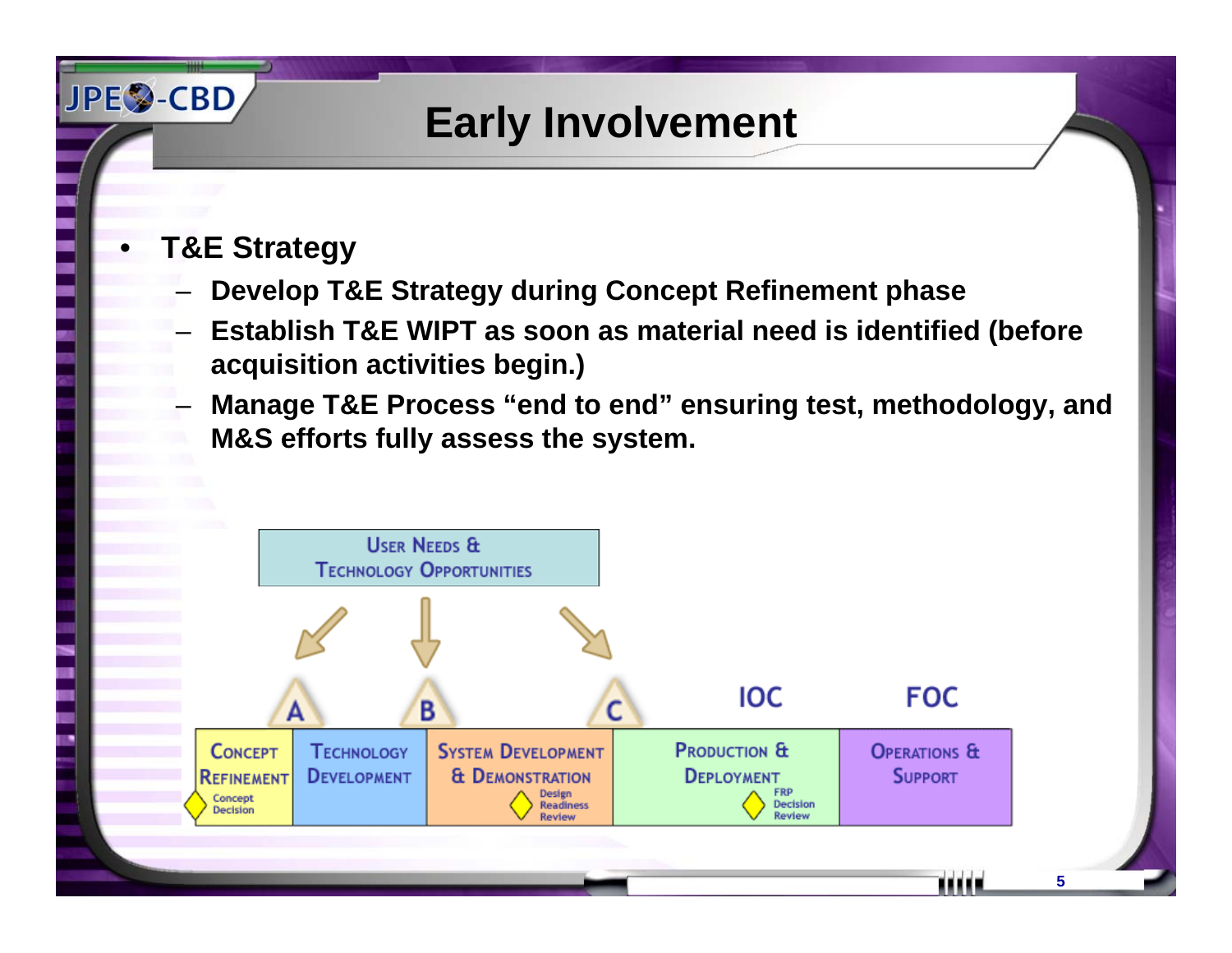#### **Empowerment**

#### **What happens without empowerment?….Nothing**

- • "With regard to T&E issue resolution, each CBDP system T&E WIPT will resolve as many issues and concerns as possible at the working level and expeditiously escalate those needing resolution at a higher level." CBDP T&E Executive
- • IPTs must consist of empowered members; common stumbling blocks include:
	- Representatives not empowered to speak for parent organization
	- Terms of agreements changed afterward

**JPES-CBD** 

– No timely follow-up on actions so no resolution before next IPT meeting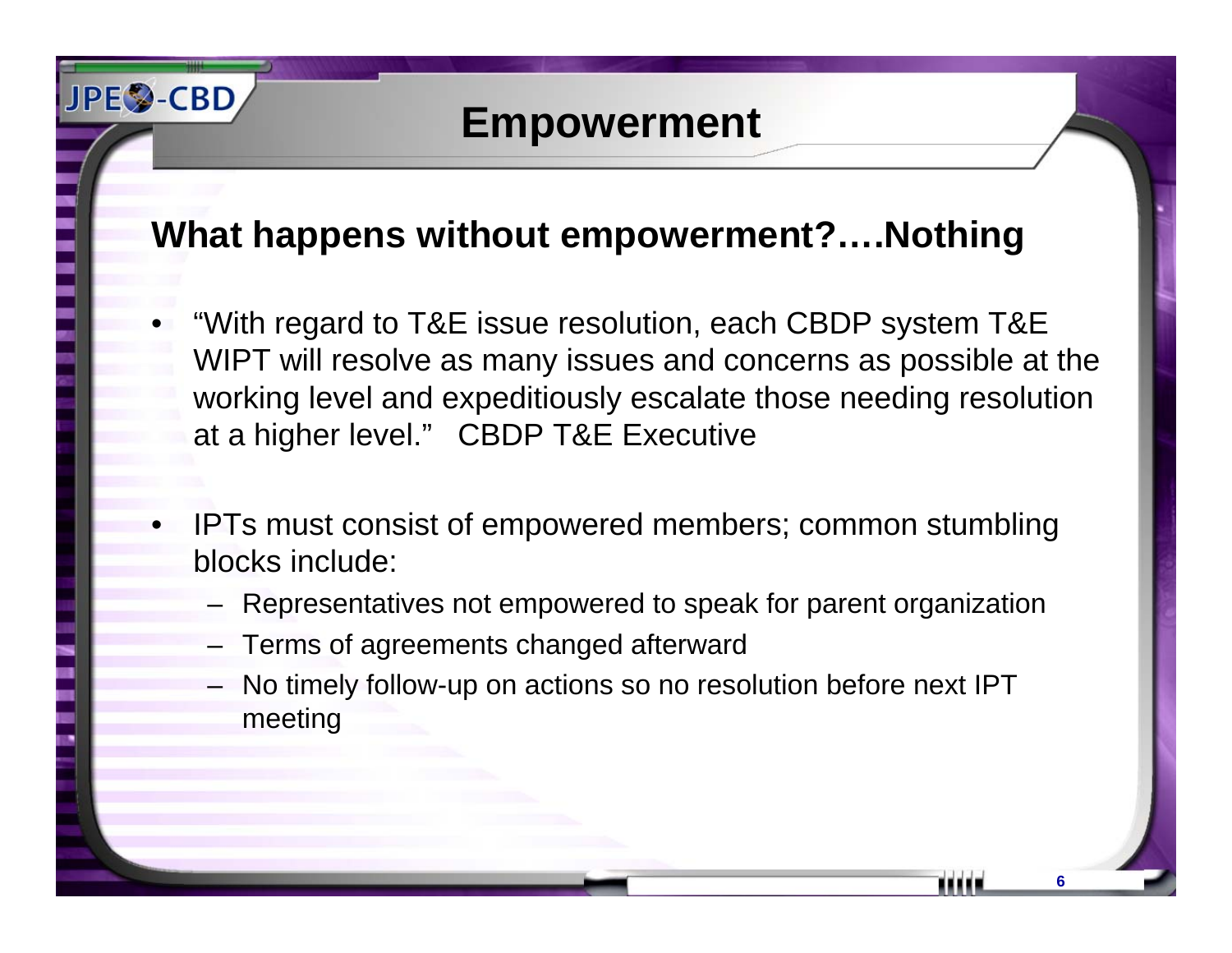# **JPM-IP T&E Training**

#### **GOAL = Prepare JPM-IP Test Engineers to Become Leaders in the T&E Communit y**

- •**D AU pro vides Targeted Training, Consulting, Mentoring**
	- **MCOTE A, OSD and JPEO-CBD Participation**
	- **Instructors benefit from student feedback and from observing project team meetings**
	- –**Training briefs and reference materials archi ved on IDE**
- •**Participation in OT A training**

**JPES-CBD** 

 **Gain understanding of each OT A's perspecti ve and operating procedures**

**7**

ш

•**A WCF certification and continuous learning emphasized**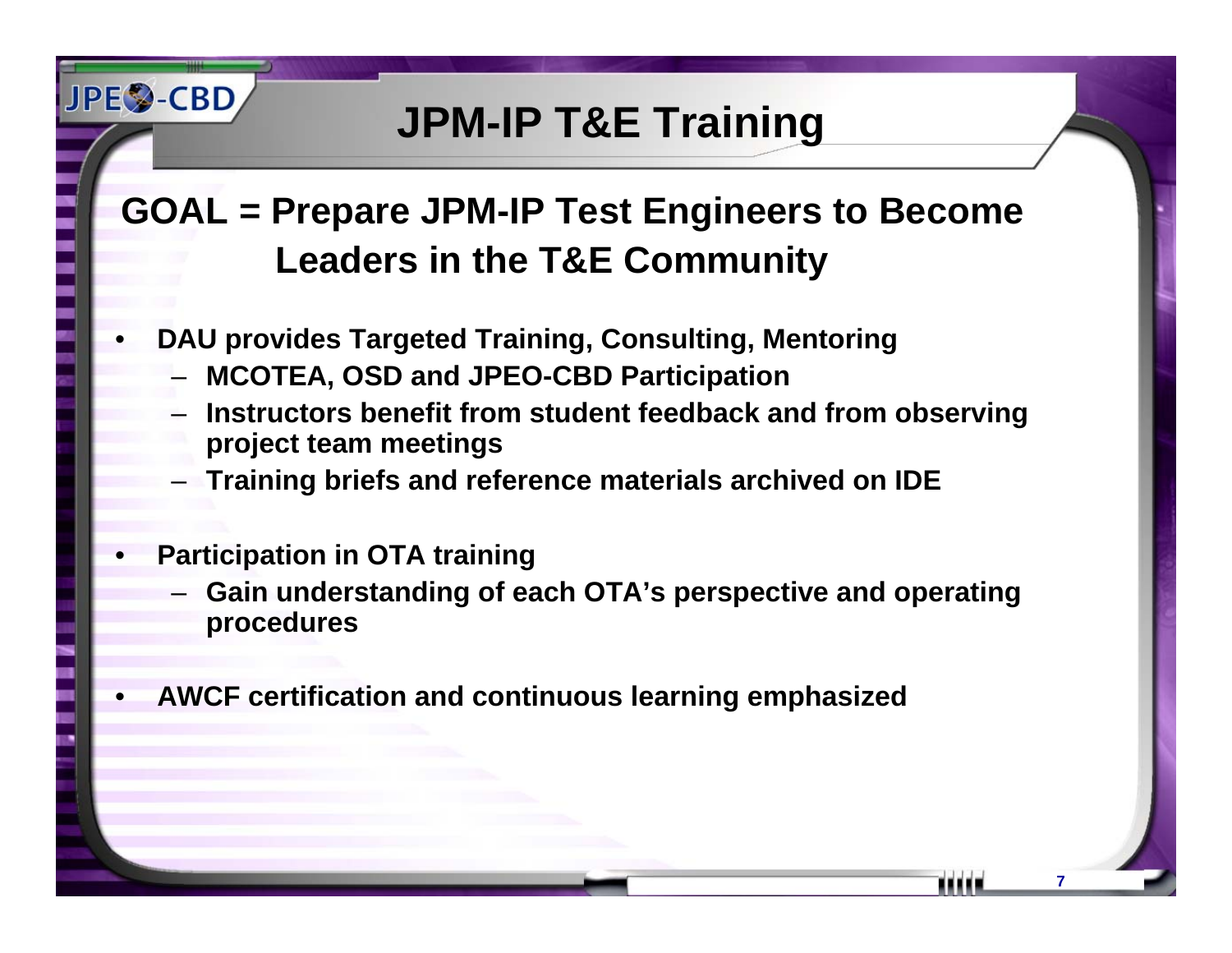# **Cross-functional Training**

- • **Current De v elopmental Assignments**
	- **ECBC Intern**
	- **Scientist exchange with DPG**
	- **Test Engineer exchange with A E C**
- •**Goals**

**JPES-CBD** 

- **Pro vide unique OJT for recent hires at ECBC**
- **Gain understanding of other T&E roles in acquisition process**

**8**

ш

**Foster better w orking relationships**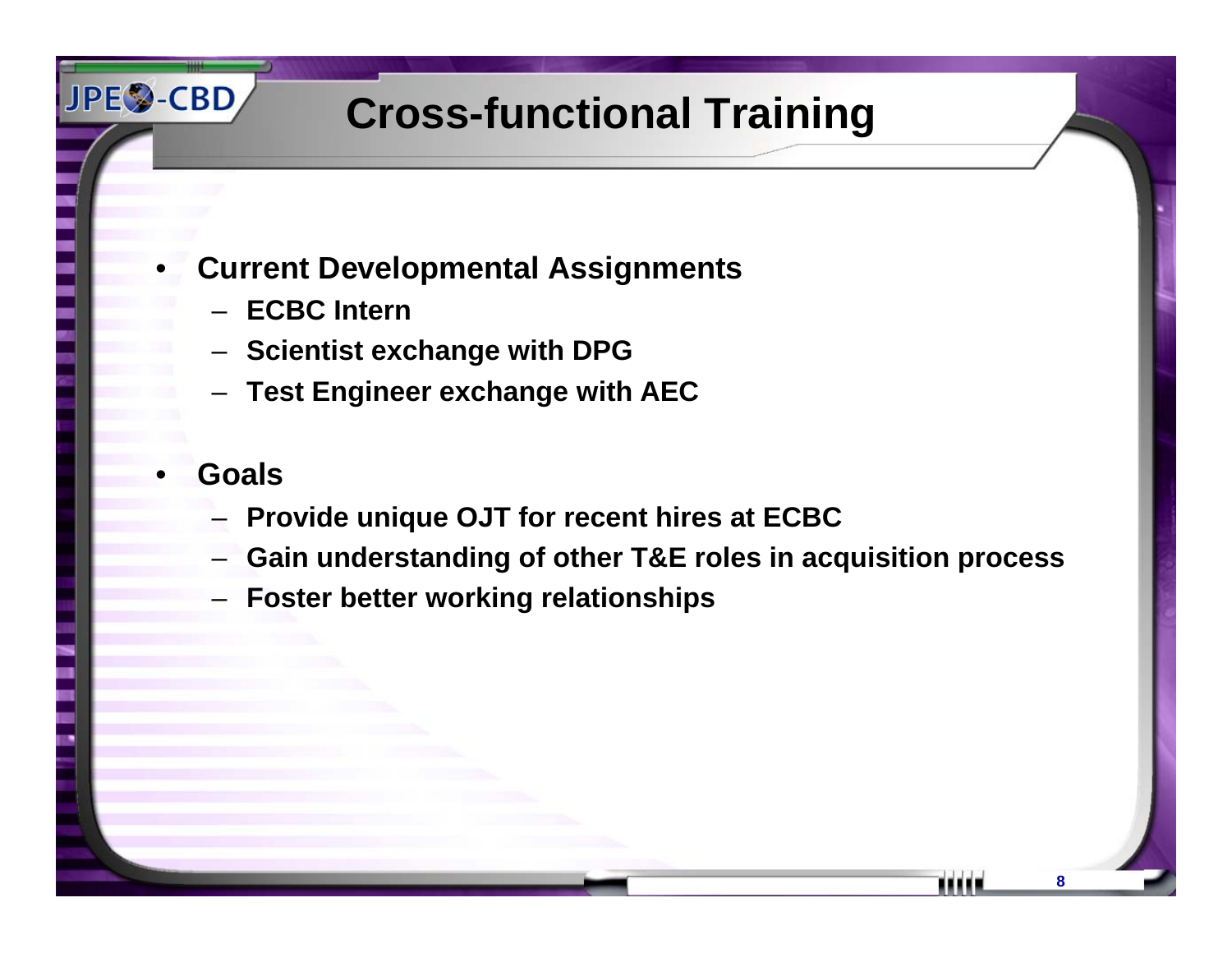# **Test Resources Support**

- • **Obtain test participants, equipment, ammo, ranges and all services necessary to support testing**
- •**Work within Ser vice processes for obtaining troop support**
- •**A ssist Ser vices in identifying potential units for support**
- • **Seek alternative sources for test participants w hen necessary**
	- –**Coast Guard**

**JPES-CBD** 

- **Schoolhouses**
- –**Training Centers**
- **Combine programs w hen possible to maximize benefit of support**
	- **JPACE, IFS, JB2GU**
	- **J ASQ Unique, JSPDS**
- • **Be prepared for changes and hav e back-ups identified**
	- –**High optempo with OIF, OEF and relief efforts**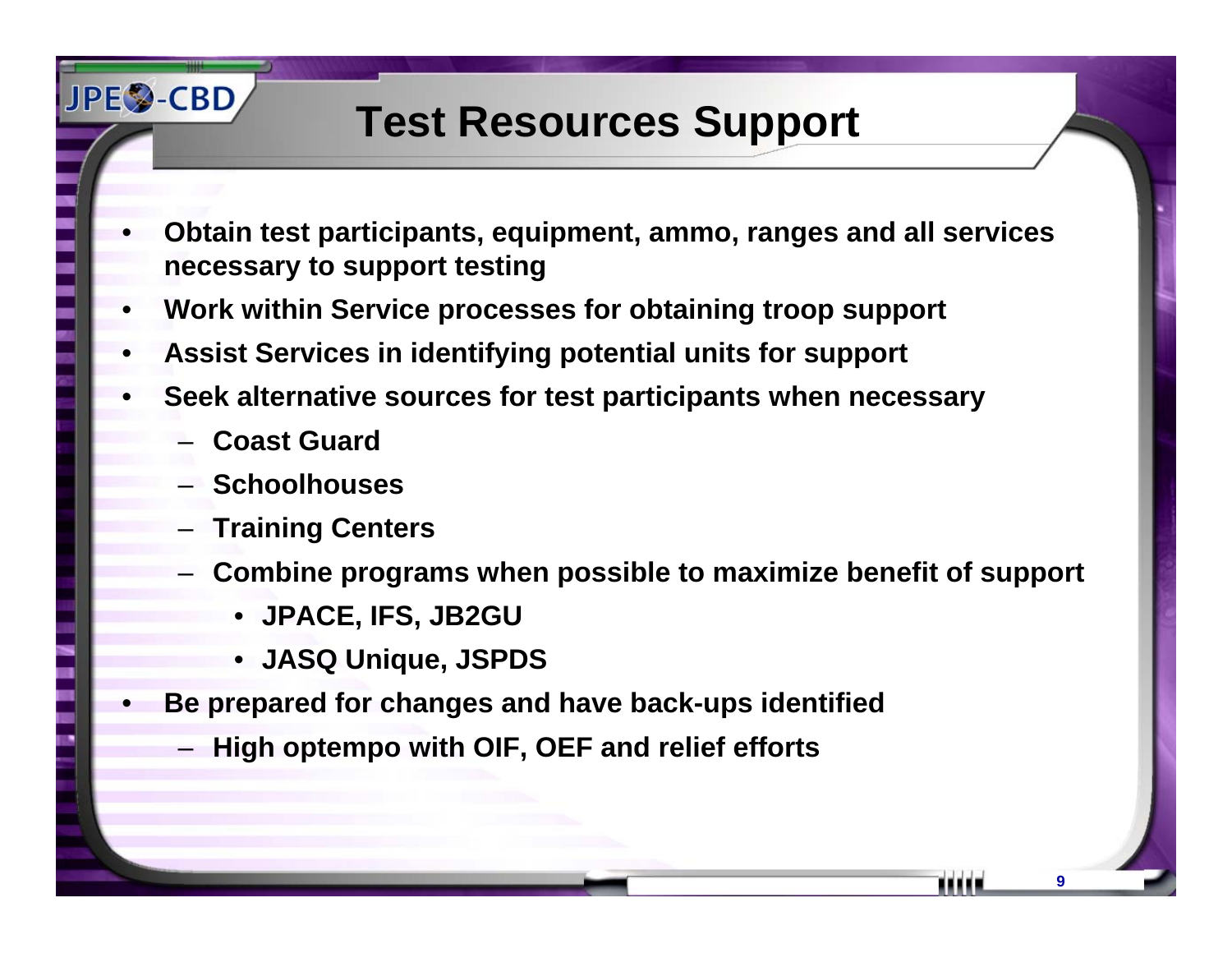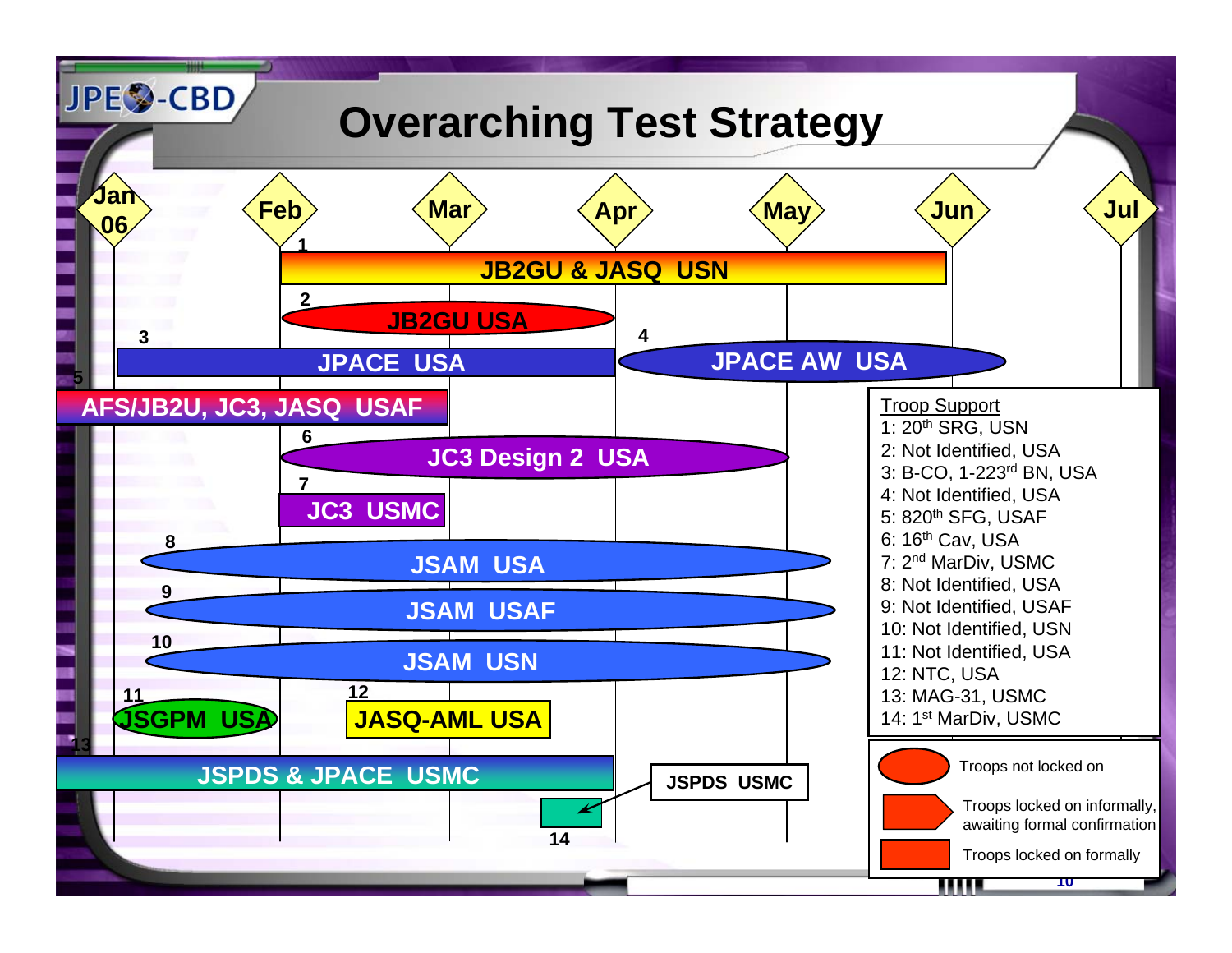#### **JEAP Liaison**

- • **Transition of Acquisition Efforts**
	- **Work closely with Joint Equipment Assement Program (JEAP) organization, labs, logistics community**
	- **Production Lot Testing**
	- **Traceability**

**JPES-CBD** 

- **Acquisition – Coordinate surveillance requirements**
- **Surveillance – Cradle to Grave accountability**
	- •**Involve DPG exchange scientist**
- **Requirements/Logistics coordination**
	- • **Incorporating logistics traceability during the Combat Developers documentation process**

**11**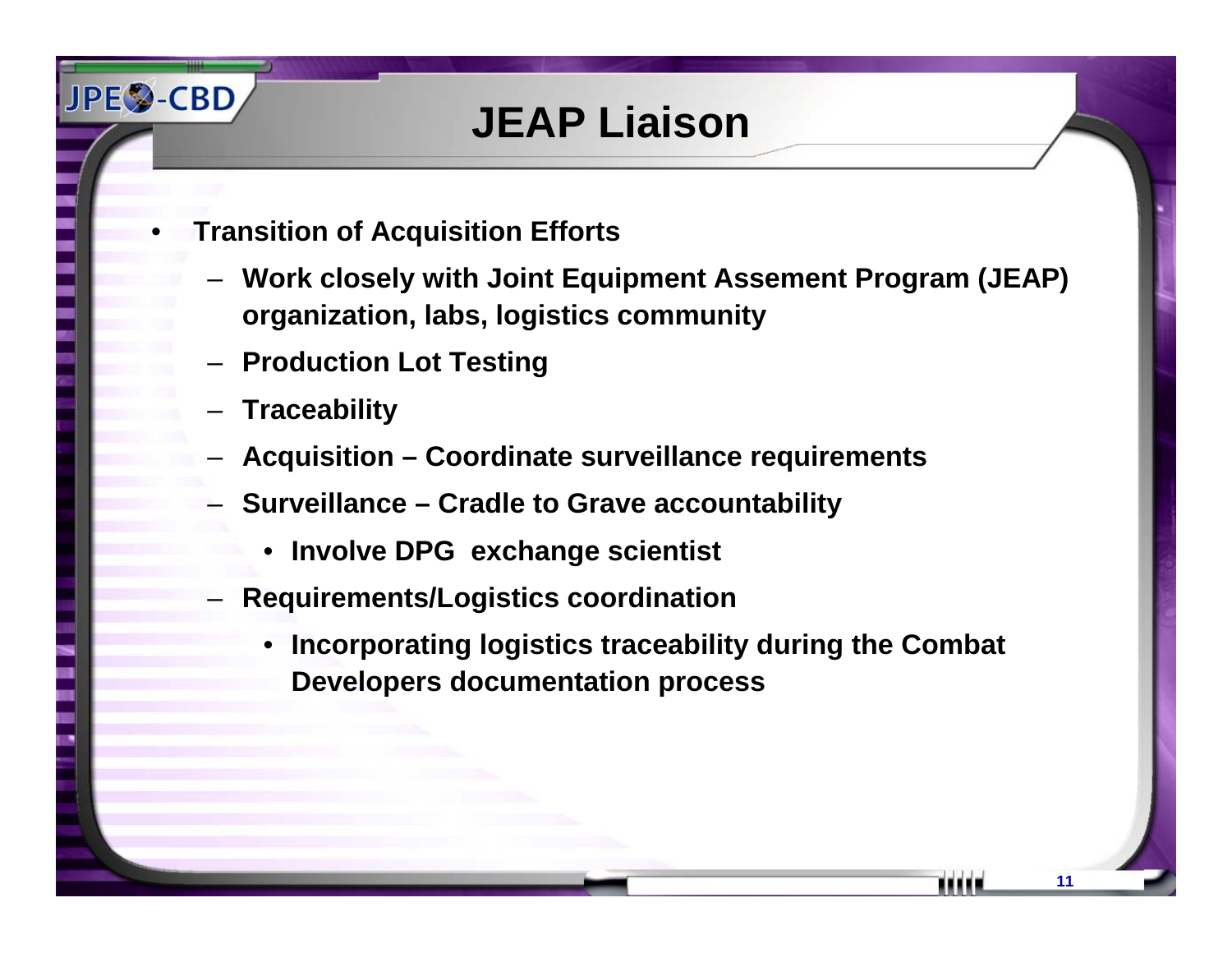

**12**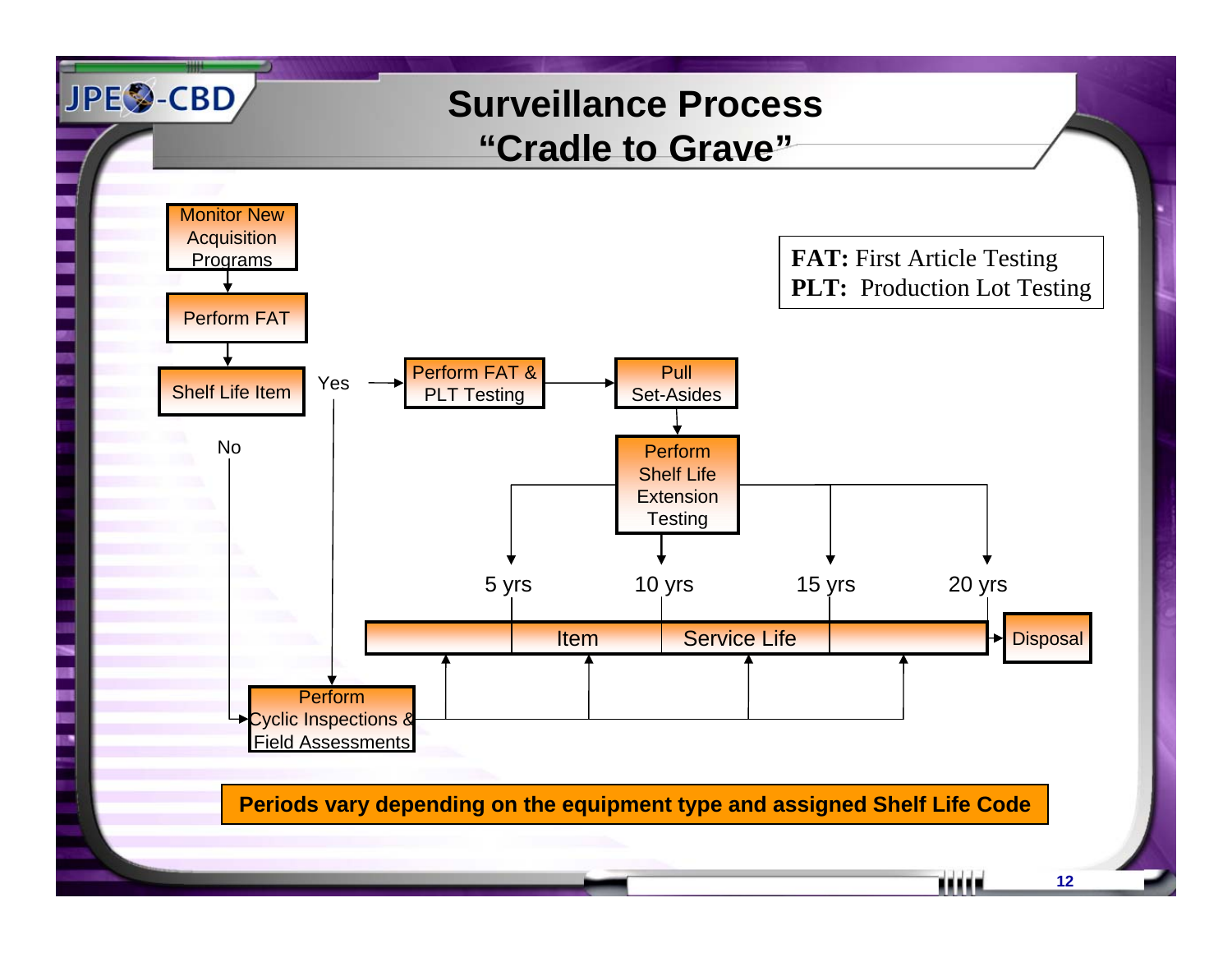# **Test Method Validation**

**DPG** 

**Objective** 

•

JPE<sup>2</sup>-CBD

- **Valid data to make sound milestone decisions**
- **Intralab and Interlab Validation**
- • **Structure**
	- **Chair Test Director JPM-IP**
	- **WGTMVC, OTMVC**
	- $-$  Full community and SME involvement
- • **Examples**
	- **MIST**
	- –**SMARTMAN**
	- **PATIC**



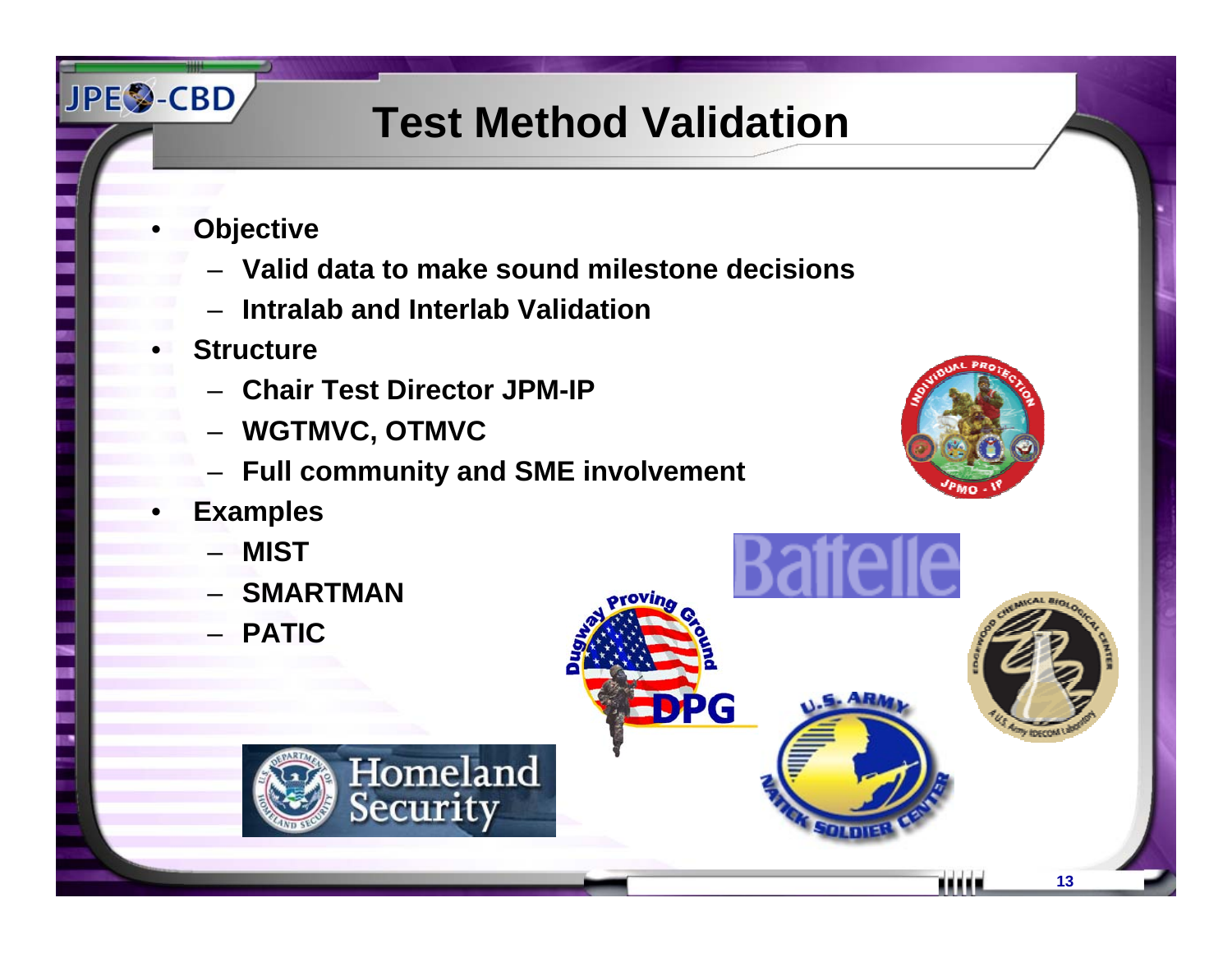#### **Test Architecture**

JPE<sup>2</sup>-CBD



**14**

min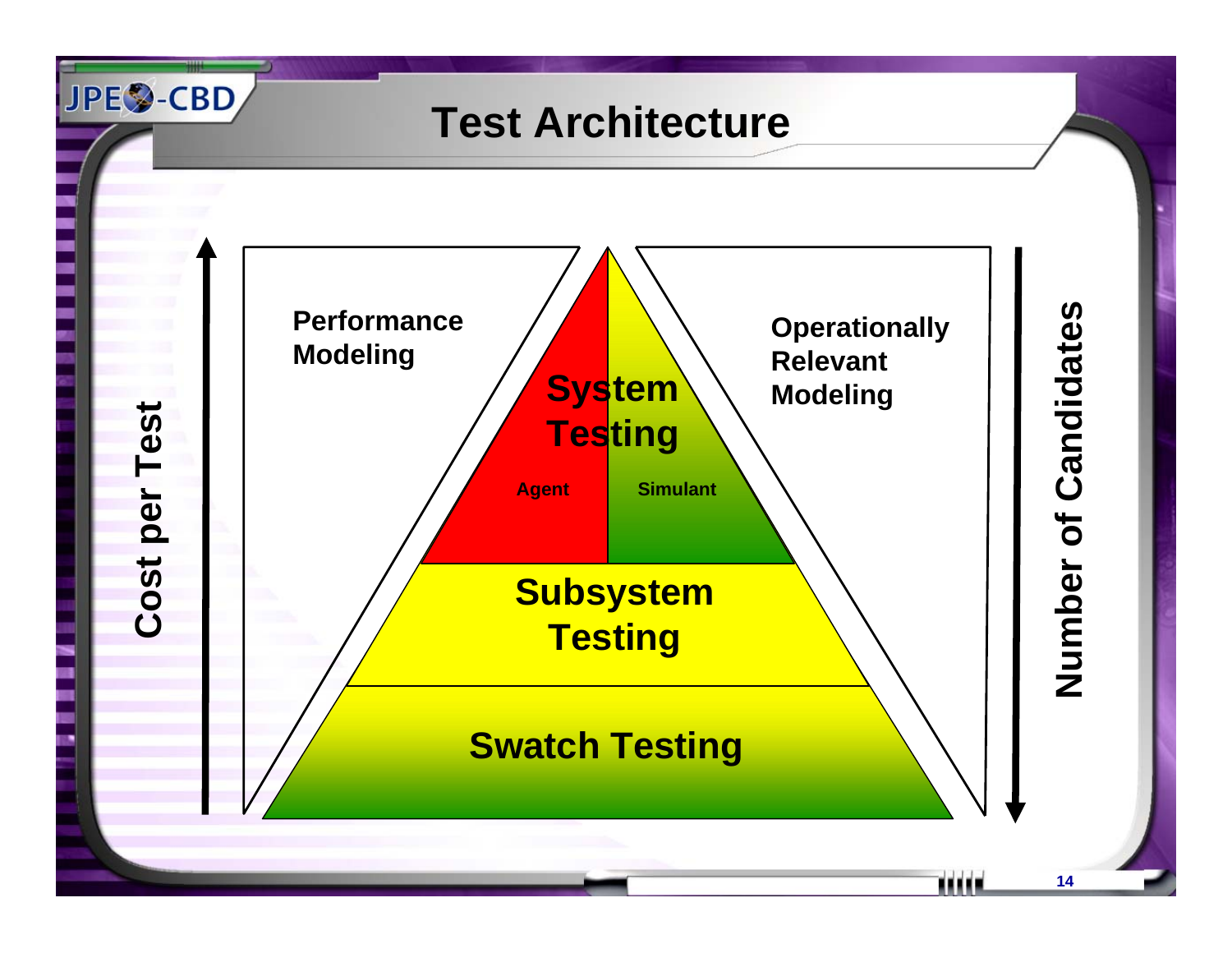# **Next Generation Tools**

- •**Overarching Model**
- •**CBART**

JPE<sup>2</sup>-CBD

- •**Improved Aerosol**
- •**PETS**
- $\bullet$ **Real-time sampler for MIST**
- •**NTA Chamber**

ши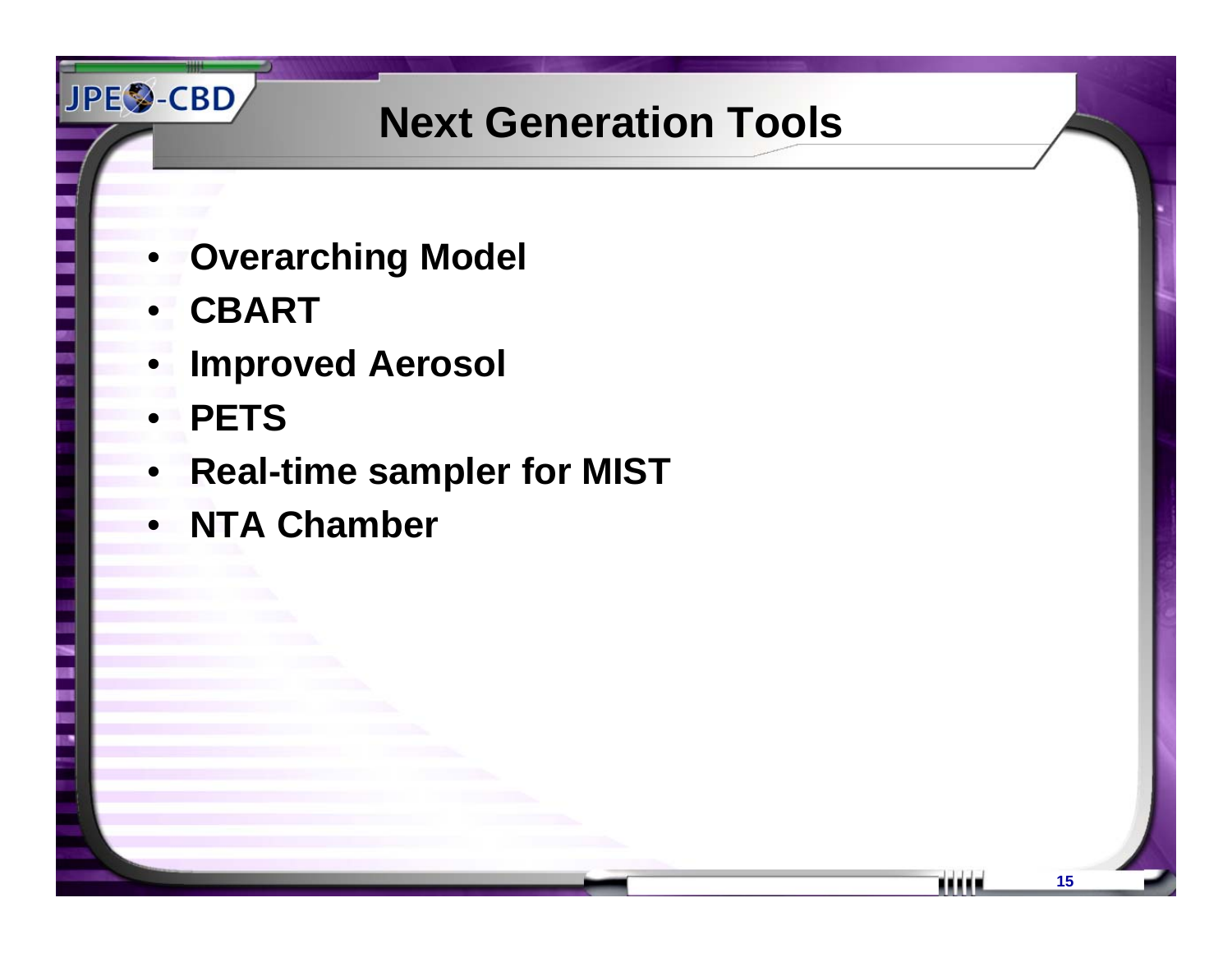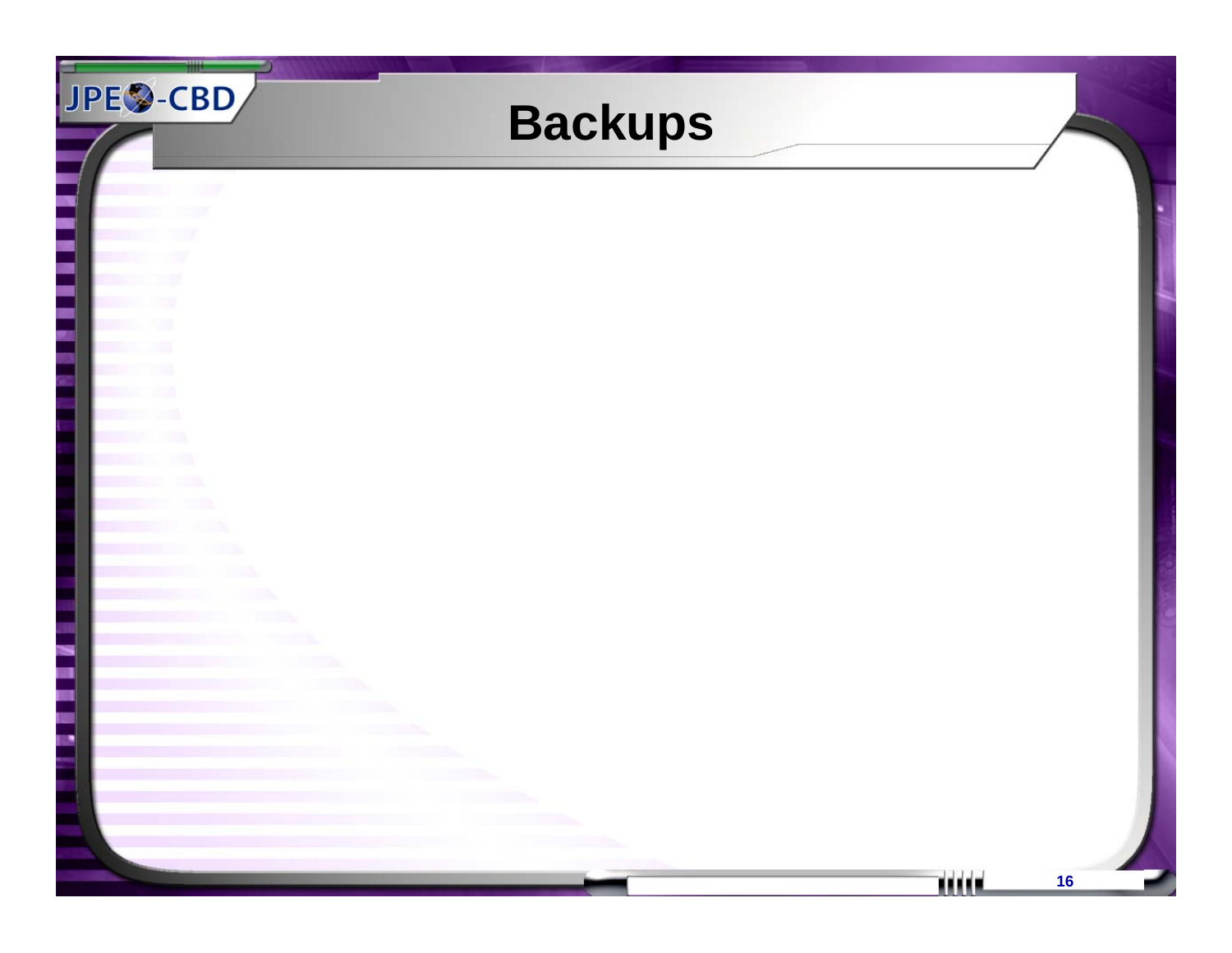#### **Acronym List**

**AEC – Army Evaluation Center AWCF – Acquisition Workforce Career Field CAPO – Capability Area Program Officer CBART – Chemical Biological Agent Resistant Test CBDP – Chemical and Biological Defense Program COE – Concept of Employment DAU – Defense Acquisition University DOT&E – Director, Operational Test and Evaluation DPG – Dugway Proving Ground DTRA – Defense Threat Reduction Agency ECBC – Edgewood Chemical Biological Center FAT – First Article Test IDE – Integrated Data Environment IFS – Integrated Footware Solution IPT – Integrated Process Team JASQ – JSLIST Alternate Source Qualification JB2GU – JSLIST Block 2 Glove Upgrade JEAP – Joint Equipment Assessment Program JPACE – Joint Protective Air Crew Ensemble JPEO-CBD – Joint Program Executive Office for Chemical and Biological Defense JPMO-IP – Joint Program Management Office for Individual Protection JSLIST – Joint Service Lightweight Integrated Suit Technology JSMLT – Joint Service Mask Leakage Tester JSPDS – Joint Service Personnel Decon System M&S – Modeling and Simulation**

**JPES-CBD** 

шш